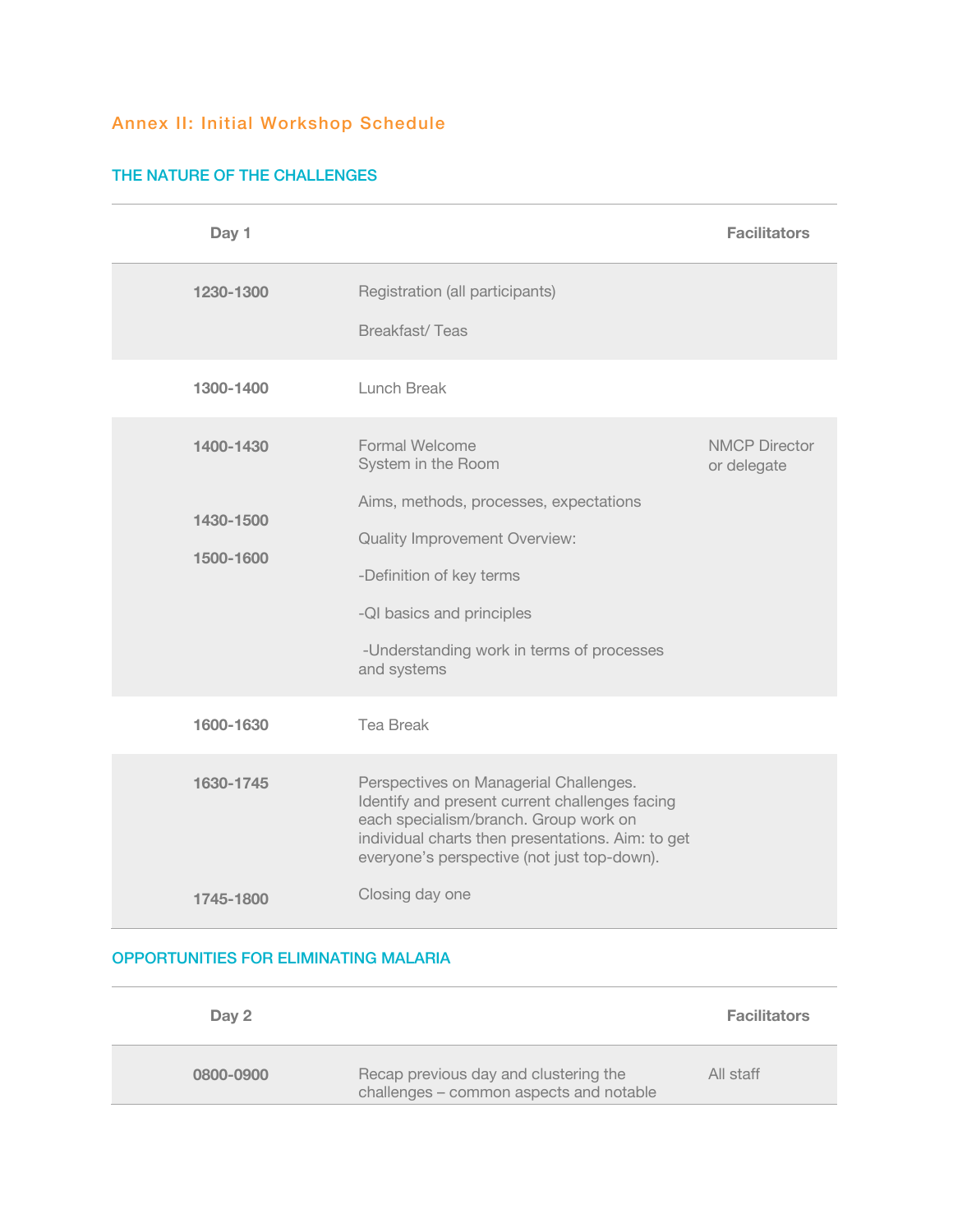| 0900-1000              | differences. Whole group processes, moving<br>flip-charts into clusters, discussing common<br>and different points.<br><b>Root Cause Analysis</b><br>Examination of key issues in each cluster area<br>using QI root cause analysis methods.                                                                                                   |                                                                                                                     |
|------------------------|------------------------------------------------------------------------------------------------------------------------------------------------------------------------------------------------------------------------------------------------------------------------------------------------------------------------------------------------|---------------------------------------------------------------------------------------------------------------------|
| 1000-1030              | <b>Tea Break</b>                                                                                                                                                                                                                                                                                                                               |                                                                                                                     |
| 1030-1130              | What have you learned so far and<br>acknowledgment of what it takes to face your<br>immediate challenges. Triad listening exercise<br>for 'Facts and Feelings' (with egg-timers)                                                                                                                                                               |                                                                                                                     |
| 1130-1300<br>1500-1600 | Management and Leadership: Distinctive<br>features of malaria elimination and the<br>implications for organizational priorities and<br>practices. What to change when a program<br>moves from control mode to elimination mode<br>technically and what management and<br>leadership issues need to be addressed in the<br>elimination context. | Presentation on<br>key features and<br>systemic<br>aspects (45<br>mins)<br>Group work on<br>key issues (45<br>mins) |
| 1300-1400              | Lunch Break                                                                                                                                                                                                                                                                                                                                    |                                                                                                                     |
| 1400-1430              | Implications for NMCP and province/districts                                                                                                                                                                                                                                                                                                   | All                                                                                                                 |
| 1430-1530              | Model for improvement: Testing and measuring<br>effects of change<br>"Putting it all together"                                                                                                                                                                                                                                                 |                                                                                                                     |
| 1530-1600              | <b>Tea Break</b>                                                                                                                                                                                                                                                                                                                               |                                                                                                                     |
| 1600-1715              | Refining each person's challenge within cluster<br>to focus on specific predicaments. After<br>clustering, write a paragraph or bullet points to<br>focus on the pathway to achieving your malaria<br>elimination tasks, with barriers and<br>opportunities. (This to be used in Friendly<br>Consulting.)                                      |                                                                                                                     |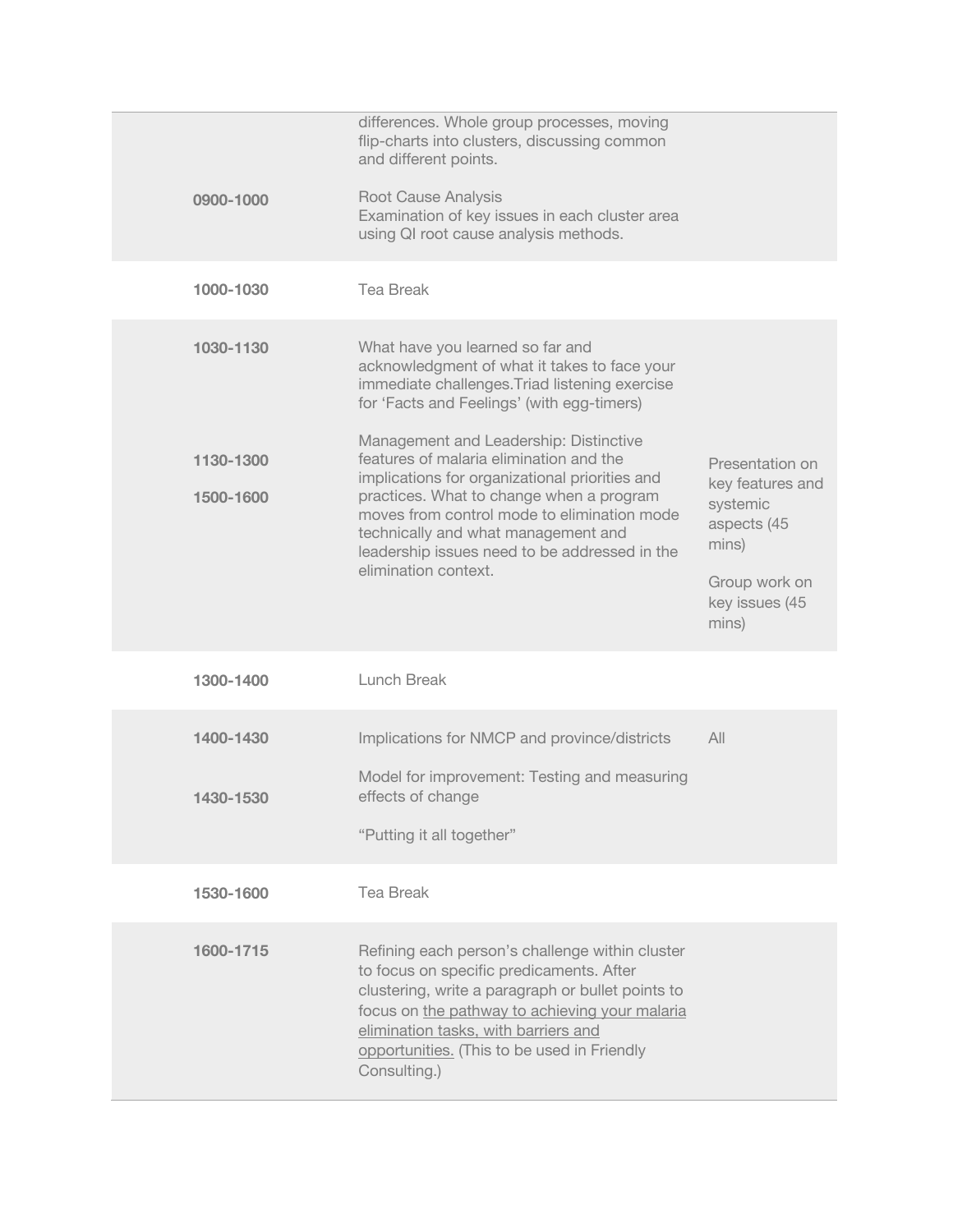| 1715-1730 | Closing day two                  |                  |
|-----------|----------------------------------|------------------|
| 1730-1815 | Staff meeting to review and plan | Precious Chitapi |

## ADDRESSING THE CHALLENGES

| Day 3                  |                                                                                                                                                                                                                                                                                                                                        | <b>Facilitators</b> |
|------------------------|----------------------------------------------------------------------------------------------------------------------------------------------------------------------------------------------------------------------------------------------------------------------------------------------------------------------------------------|---------------------|
| 0800-0900              | Recap Day 2: Friendly Consulting (FC)<br>Introduction to the method                                                                                                                                                                                                                                                                    | All staff           |
| 0830-0930              | Form Groups and find locations                                                                                                                                                                                                                                                                                                         |                     |
| 0930-1000              | FC1                                                                                                                                                                                                                                                                                                                                    |                     |
| 1000-1030              | FC <sub>2</sub>                                                                                                                                                                                                                                                                                                                        |                     |
| 1030-1100              | <b>Tea Break</b>                                                                                                                                                                                                                                                                                                                       |                     |
| 1100-1130              | FC <sub>3</sub>                                                                                                                                                                                                                                                                                                                        |                     |
| 1130-1200              | FC4                                                                                                                                                                                                                                                                                                                                    |                     |
| 1200-1230              | FC <sub>5</sub>                                                                                                                                                                                                                                                                                                                        |                     |
| 1230-1245              | Large Group Reflections on Friendly<br>Consulting                                                                                                                                                                                                                                                                                      |                     |
| 1245-1330              | Lunch Break                                                                                                                                                                                                                                                                                                                            |                     |
| 1330-1445              | Coordinate action outcomes                                                                                                                                                                                                                                                                                                             |                     |
| 1445-1515<br>1515-1545 | Identify priorities. In plenary then FC groups<br>for 20 minutes, each suggesting underlying<br>issues as priorities. Then plenary to gather<br>and refine these into a list for the Task Team.<br>Select Task Team: Representative of districts<br>and disciplines; with people who have<br>authority and motivation to make changes. |                     |
|                        |                                                                                                                                                                                                                                                                                                                                        |                     |